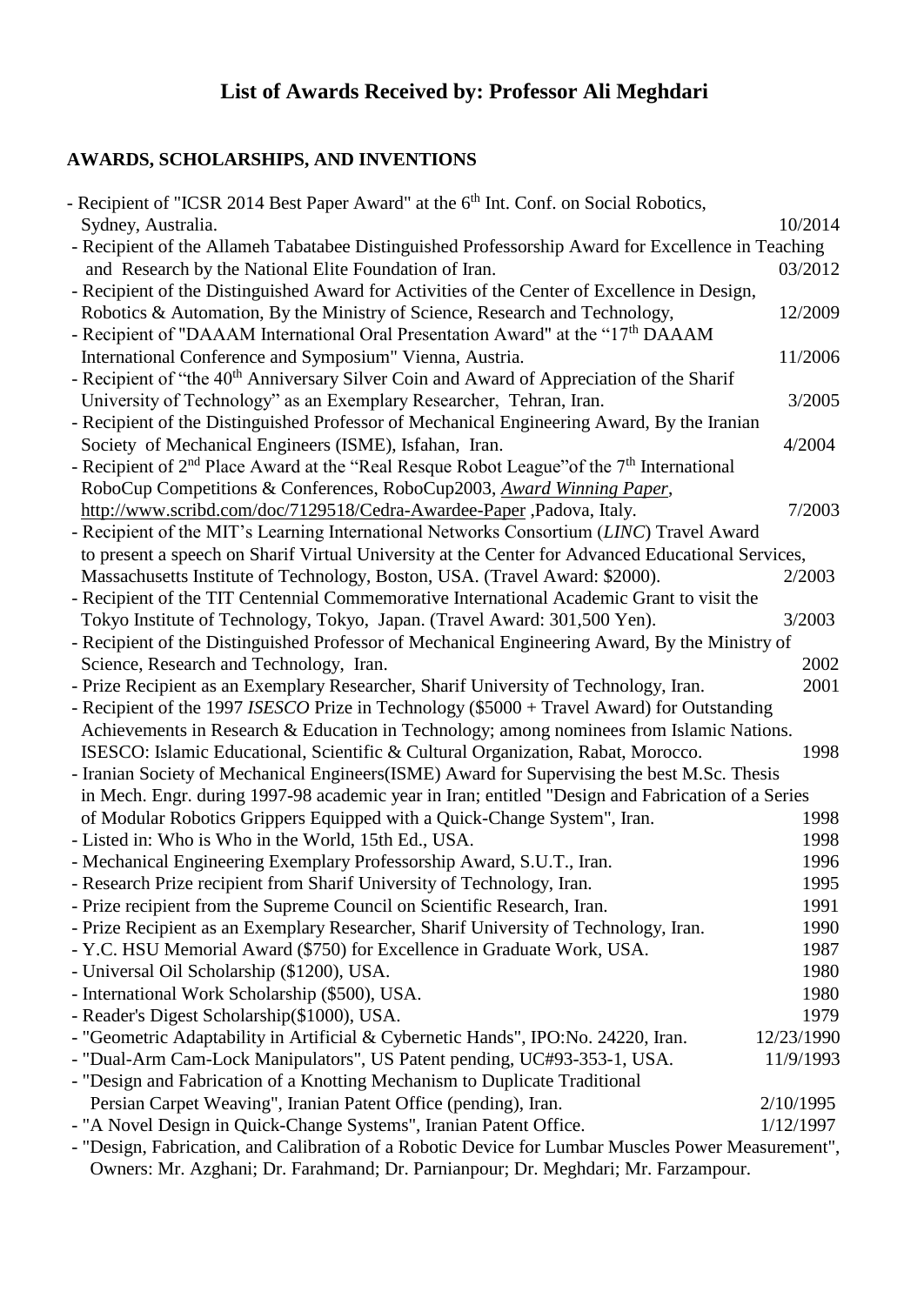Iranian Patent Office, Patent Invention Book No. 59668. 6/26/2009 - "A Mobile Holonomic Robot with Spherical Wheels",Owners: Mr. Beigzadeh; Mr. Monjazeb; Mr. Taheri; Dr. Meghdari, Iranian Patent Office, Patent Invention Book No. 67938. 12/14/2010 - ["Design and Application of Humanoid Robots in 1st and 2nd Language Teaching"](https://www.researchgate.net/publication/258333005_Design_and_Application_of_Humanoid_Robots_in_1st_and_2nd_Language_Teaching), Owners: [Dr.Alemi,](https://www.researchgate.net/researcher/2030134510_Minoo_Alemi/) Dr. Meghdari, [Ms. Ghazisaedi,](https://www.researchgate.net/researcher/2035615400_Maryam_Ghazisaedi/) [Mr. Taheri,](https://www.researchgate.net/researcher/2030140129_Alireza_R_Taheri/) Iranian Patent Office Invention No. 80841. 10/12/2012 - ["Driver and Controller of an Educational Manipulator along with its Interface"](https://www.researchgate.net/publication/258338192_Driver_and_Controller_of_an_Educational_Manipulator_along_with_its_Interface), Owners, Mr. Naseri,

Dr. Meghdari, Iranian Patent Office Invention No. 80792. 10/6/2012

## **MEMBERSHIPS**

| - Member of the Elites Council (National Elites Foundation), Iran.                    | $7/2015$ -present  |
|---------------------------------------------------------------------------------------|--------------------|
| - Member of the Board: Robotics Society of Iran (RSI), Iran.                          | $5/2011$ -present  |
| - Member of the Board: Iranian Society of Engineering Education (ISEE), Iran.         | 9/2010-9/2014      |
| - Member: Editorial Advisory Board, Iranian Journal of Engineering Education.         | $9/2009$ -present  |
| - Member: Board of Editors, Int. Journal of Robotics.                                 | $9/2008$ -present  |
| - Member: Board of Editors, Int. Journal of Advanced Robotics Systems (ARS).          | $1/2005$ -present  |
| - Member: Academy of Sciences of the I. R. of Iran.                                   | $5/2005$ -present  |
| - Member: Board of Editors, Int. Journal of Mechanics and Solids( <i>IJMS</i> ).      | 11/2004-present    |
| - Member: Board of Editors, SCIENTIA IRANICA Int. Journal.                            | $1/2003$ -present  |
| - Member: Editorial Advisory Board, ISME Journal of Mechanical Eng.                   | $1/2002$ -present  |
| - Member: Iranain Construction Engineers Organization, Tehran.                        | $3/2001$ -present  |
| - Member: Editorial Advisory Board, Int. Journal of Engineering.                      | $8/1988$ -present  |
| - Member: Editorial Board, Sharif Journal of Science & Research.                      | $9/1992$ -present  |
| - Member: The Tau-Beta-Pi $(\tau \beta \pi)$ National Engineering Honor Society, USA. | Life-Time          |
| - Fellow: American Society of Mechanical Engineers (ASME), USA.                       | $9/2001$ -present  |
| - Member: IEEE Int. Workshop on Haptic Applications (HAVE2009), CANADA                | 5/2008-12/2009     |
| - Member: IASTED Technical Committee on Robotics, CANADA                              | 5/2001-5/2004      |
| - Member: Int. Sci. Com., World Manufacturing Congress, WMC'99, and WMC'2001,         | 1998-2001          |
| - Member: Iranian Society of Mechanical Engineers (ISME), Iran.                       | $10/1991$ -present |
| Deviewer Luggian Lerry of Coleman & Tachnology, Chinan Lugg                           |                    |

- Reviewer: Iranian Journal of Science & Technology, Shiraz, Iran.
- Reviewer: *ASME* Journal of Mechanical Design, USA.
- Reviewer: 1994 & 1995 *IEEE* Int. Conf. on Robotics & Automation, USA & JAPAN.
- Reviewer: Journal of Robotics Systems, John Wiley & Sons, USA.
- Reviewer: Journal of Intelligent & Robotics Systems, Klewer Academic Pub., The Netherlands.

## **GRANTS & FUNDED RESEARCH**

- From the Office of Research and Industrial Relations, Sharif University of Technology & Ministry of Culture and Higher Education, Tehran, Iran.
	- Principal Investigator, "Design and Fabrication of the Sharif Artificial Hand", Grant # SAH-FY-67-69, (Rials 5,000,000), 9/1988-9/1990.
	- Principal Coordinator, "Establishment of the 1st Robotics & Biomechanics Research Laboratories in Iran", Grant # R/BIO-68-70, (\$ 60,000), 8/1989-8/1991.
	- Principal Investigator, "Dynamics and Control Analysis of Flexible Manipulator Arms", Grant # DCAF-FY-70-71, (Rials 8,000,000), 3/1991-6/1992.
	- Principal Investigator, "Developing Artificial Muscles for Biomedical Applications", Grant # DAMBA-FY-71-72, (Rials 8,000,000), 2/1992-2/1993.
	- Principal Investigator, "Robotics & Automation of the Traditional Persian Carpet Weaving", Grant # RATPCW-FY-73-74, (Rials 8,000,000), 4/1994-4/1996.